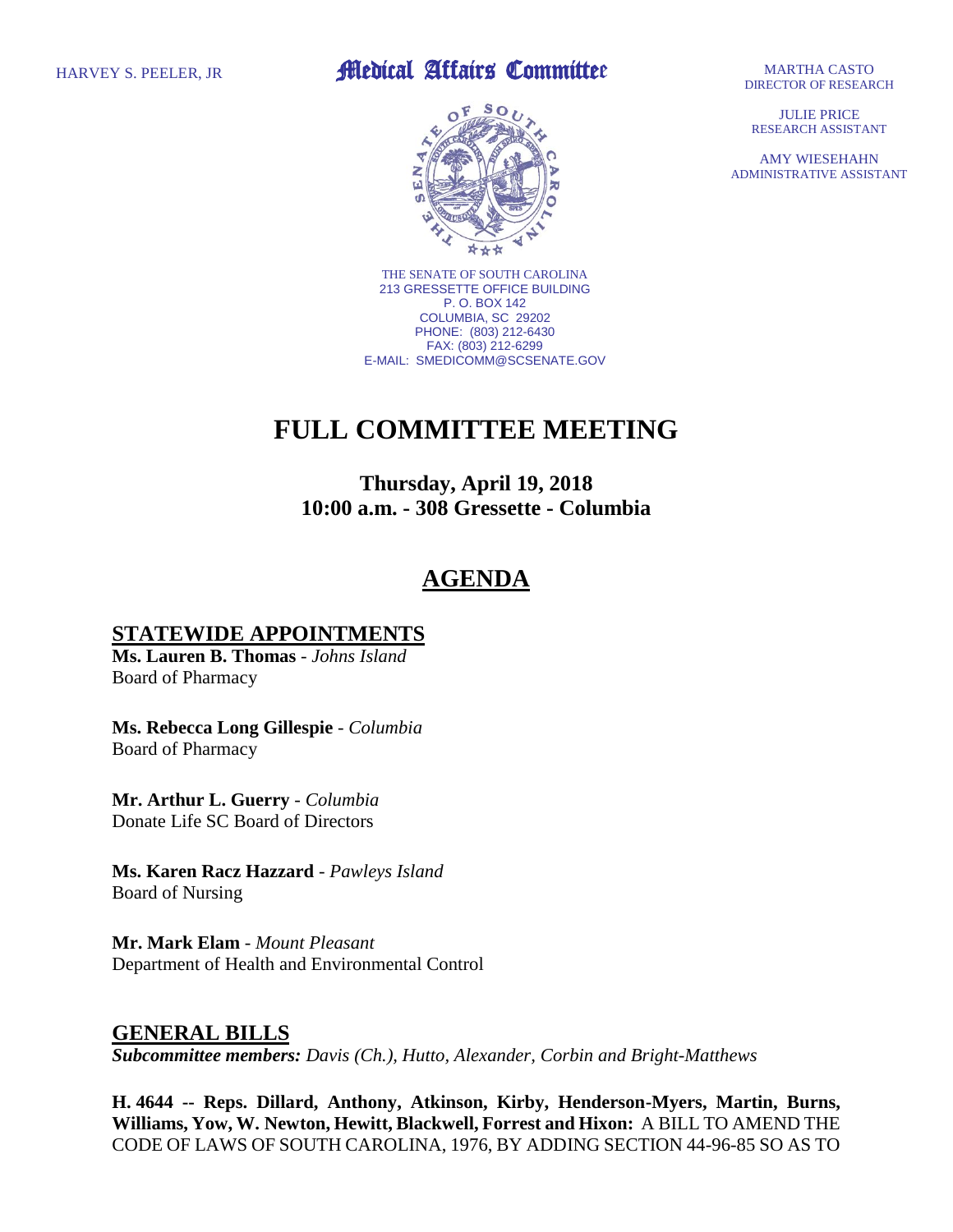ESTABLISH THE SOLID WASTE EMERGENCY FUND, TO PROVIDE FOR THE FUNDING OF THE FUND, TO PROVIDE EXCEPTIONS, TO AUTHORIZE THE RECOVERY OF COSTS BY THE ATTORNEY GENERAL OR THE DEPARTMENT OF HEALTH AND ENVIRONMENTAL CONTROL, AND TO AUTHORIZE A REPRESENTATIVE TO INVESTIGATE A WASTE MANAGEMENT SITE AT ANY TIME TO ADDRESS AN EMERGENCY SITUATION; BY AMENDING SECTION 44-96-120, RELATED TO THE SOLID WASTE MANAGEMENT TRUST FUND, SO AS TO INCLUDE FUNDING THE SOLID WASTE EMERGENCY FUND IN THE LIST OF AUTHORIZED SOLID WASTE MANAGEMENT TRUST FUND EXPENDITURES; BY AMENDING SECTION 44-96-290, RELATING TO SOLID WASTE MANAGEMENT FACILITY PERMITTING, SO AS TO ALLOW THE DEPARTMENT TO LIMIT DEMONSTRATION OF NEED REQUIREMENTS, TO REMOVE LOCAL LAND USE AND ZONING ORDINANCES FROM A CONSTRUCTION PERMIT TO BUILD A NEW SOLID WASTE MANAGEMENT FACILITY OR EXPAND AN EXISTING FACILITY, AND TO REQUIRE A PERSON SEEKING A CONSTRUCTION PERMIT TO PROVIDE DOCUMENTATION OF COMPLIANCE WITH LOCAL LAND USE AND ZONING ORDINANCES; AND BY AMENDING SECTION 44-96-360, RELATING TO SOLID WASTE PROCESSING FACILITIES, SO AS TO ESTABLISH CERTAIN CONDITIONS FOR FACILITIES THAT RECYCLE CONSTRUCTION AND DEMOLITION DEBRIS. *Subcommittee report: Pending Subcommittee action 4/17/18*

**H. 4529 -- Rep. G.M. Smith:** A BILL TO AMEND SECTION 40-33-20, CODE OF LAWS OF SOUTH CAROLINA, 1976, RELATING TO DEFINITIONS IN THE NURSE PRACTICE ACT, SO AS TO PROVIDE CERTAIN BOARD OF NURSING LICENSEES MAY PERFORM DELEGATED MEDICAL ACTS BY MEANS OF TELEMEDICINE AND TO DEFINE "TELEMEDICINE"; TO AMEND SECTION 40-33-34, RELATING TO THE PERFORMANCE OF DELEGATED MEDICAL ACTS BY CERTAIN BOARD OF NURSING LICENSEES, SO AS TO PROVIDE REQUIREMENTS CONCERNING THE PRACTICE OF TELEMEDICINE BY ADVANCED PRACTICE REGISTERED NURSES; TO AMEND SECTION 40-47-20, AS AMENDED, RELATING TO DEFINITIONS IN THE PRACTICE ACT FOR PHYSICIANS AND CERTAIN OTHER MEDICAL PROFESSIONALS, SO AS TO PROVIDE CERTAIN DELEGATED MEDICAL ACTS MAY BE PERFORMED BY MEANS OF TELEMEDICINE; TO AMEND SECTION 40-47-935, RELATING TO ACTS PHYSICIAN ASSISTANTS MAY PERFORM, SO AS TO INCLUDE TELEMEDICINE; AND TO AMEND SECTION 40-47-955, AS AMENDED, RELATING TO THE SCOPE OF PRACTICE GUIDELINES FOR PHYSICIAN ASSISTANTS, SO AS TO INCLUDE TELEMEDICINE. *Subcommittee report: Pending Subcommittee action 4/17/18*

**H. 4935 -- Reps. Felder, Douglas, Ridgeway and Bryant:** A JOINT RESOLUTION TO CREATE THE "SOUTH CAROLINA PALLIATIVE CARE AND QUALITY OF LIFE STUDY COMMITTEE"; TO PROVIDE FOR THE PURPOSE, MEMBERSHIP, AND DUTIES OF THE STUDY COMMITTEE; AND FOR OTHER PURPOSES. *Subcommittee report: Pending Subcommittee action 4/17/18*

**H. 3826 -- Reps. Huggins, Bedingfield, Fry, Henderson, Johnson, Hewitt, Crawford, Duckworth, Allison, Forrester, Tallon, Hamilton, Felder, Elliott, B. Newton, Martin, Erickson, Dillard, G.R. Smith, Robinson-Simpson, Long, Taylor, Hixon, Arrington, Bennett, W. Newton, Putnam and Cogswell:** A BILL TO AMEND SECTION 44-53-360, AS AMENDED, CODE OF LAWS OF SOUTH CAROLINA, 1976, RELATING TO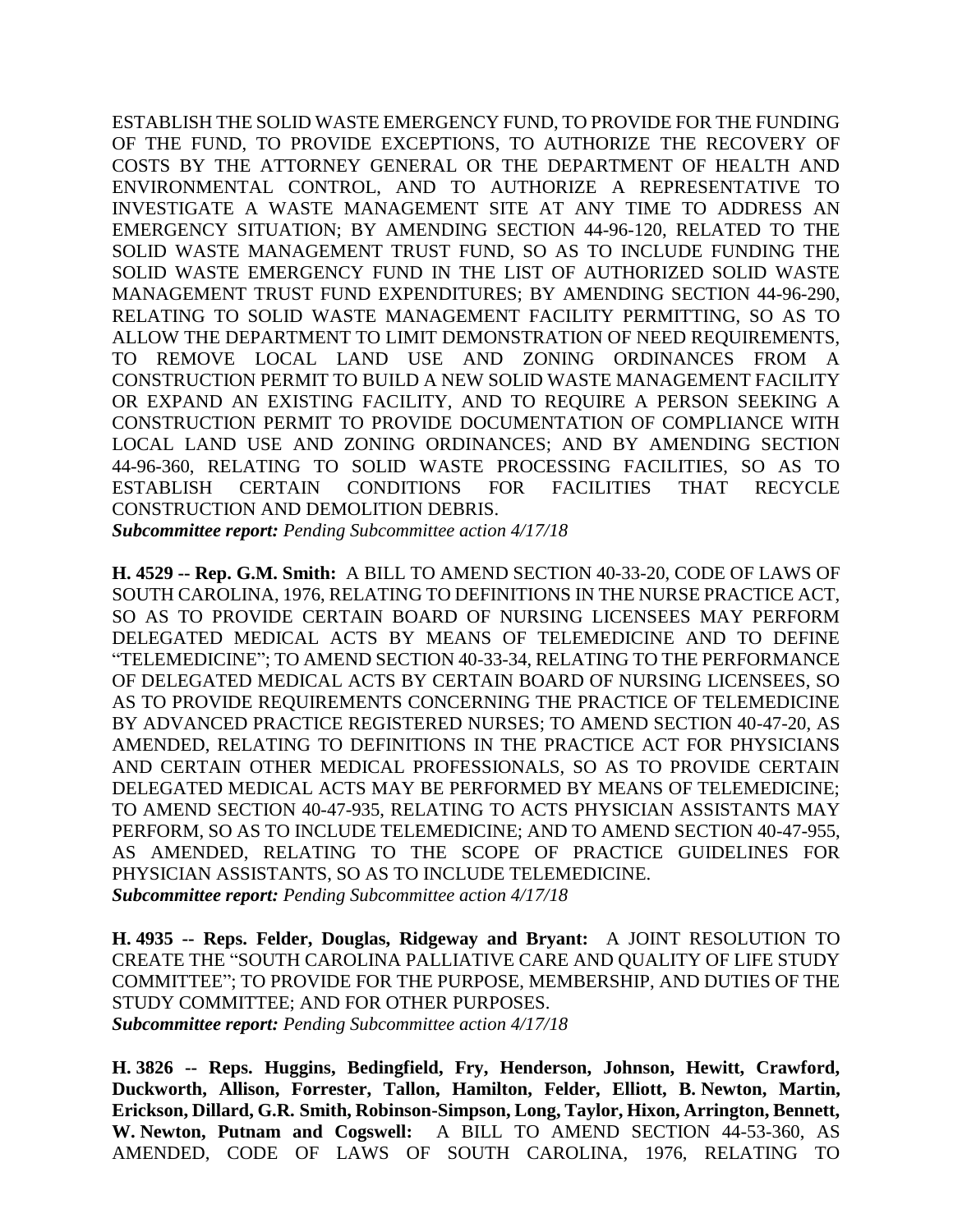PRESCRIPTIONS, SO AS TO REQUIRE THE DEPARTMENT OF HEALTH AND ENVIRONMENTAL CONTROL TO DEVELOP A COUNTERFEIT-RESISTANT PRESCRIPTION BLANK, WHICH MUST BE USED BY PRACTITIONERS FOR THE PURPOSE OF PRESCRIBING CONTROLLED SUBSTANCES. *Subcommittee report: Pending Subcommittee action 4/17/18*

**H. 4117 -- Reps. Henderson, Bedingfield and Fry:** A BILL TO AMEND SECTION 44-53-1650, AS AMENDED, CODE OF LAWS OF SOUTH CAROLINA, 1976, RELATING TO EXCEPTIONS TO CONFIDENTIALITY OF DATA IN THE PRESCRIPTION MONITORING PROGRAM, SO AS TO ADD AN EXCEPTION FOR THE PROVISION OF DATA TO DRUG COURTS.

*Subcommittee report: Pending Subcommittee action 4/17/18*

**H. 4600 -- Reps. Huggins, Bedingfield, Alexander, Dillard, Douglas, Erickson, Fry, Henderson, Hewitt, Ridgeway, Spires, West, Norrell, Weeks, Rutherford and Atwater:** A BILL TO AMEND THE CODE OF LAWS OF SOUTH CAROLINA, 1976, BY ADDING SECTION 44-130-70 SO AS TO AUTHORIZE CERTAIN COMMUNITY ORGANIZATIONS TO DISTRIBUTE OPIOID ANTIDOTES TO A PERSON AT RISK OF EXPERIENCING AN OPIOID-RELATED OVERDOSE OR TO A CAREGIVER OF SUCH A PERSON; AND TO AMEND SECTION 44-130-20, RELATING TO TERMS DEFINED IN THE SOUTH CAROLINA OVERDOSE PREVENTION ACT, SO AS TO ADD A DEFINITION FOR "COMMUNITY DISTRIBUTOR".

*Subcommittee report: Pending Subcommittee action 4/17/18*

**H. 4487 -- Reps. Henderson, Hewitt, Robinson-Simpson, Fry, West, Atwater, Erickson, Norrell, Weeks, Douglas, Ridgeway, Dillard, Huggins, W. Newton and Ott:** A BILL TO AMEND SECTION 44-53-160, CODE OF LAWS OF SOUTH CAROLINA, 1976, RELATING TO SCHEDULING OF CONTROLLED SUBSTANCES, SO AS TO PROVIDE A PROCESS FOR THE DEPARTMENT OF HEALTH AND ENVIRONMENTAL CONTROL (DHEC) TO SCHEDULE CERTAIN SUBSTANCES ON AN EMERGENCY BASIS; TO AMEND SECTION 44-53-280, RELATING TO REGISTRATIONS TO MANUFACTURE, DISTRIBUTE, OR DISPENSE CONTROLLED SUBSTANCES, SO AS TO ELIMINATE REGISTRATION RENEWAL GRACE PERIODS; TO AMEND SECTION 44-53-290, RELATING IN PART TO REGISTRATIONS ISSUED TO PRACTITIONERS TO DISPENSE NARCOTICS FOR MAINTENANCE OR DETOXIFICATION TREATMENTS AND TO NURSE PRACTITIONERS AND PHYSICIAN ASSISTANTS TO PRESCRIBE SCHEDULE V DRUGS, SO AS TO CHANGE CERTAIN REQUIREMENTS; TO AMEND SECTION 44-53-310, RELATING TO APPLICATIONS FOR REGISTRATIONS TO MANUFACTURE, DISTRIBUTE, OR DISPENSE CONTROLLED SUBSTANCES, SO AS TO ALLOW DHEC TO DENY AN APPLICATION FOR REGISTRATION FOR ANY CRIMINAL CONVICTION; TO AMEND SECTION 44-53-480, RELATING TO THE DEPARTMENT OF NARCOTICS AND DANGEROUS DRUGS WITHIN THE SOUTH CAROLINA LAW ENFORCEMENT DIVISION (SLED), SO AS TO ELIMINATE ENFORCEMENT OF DRUG LAWS AS A FUNCTION OF DHEC; AND TO REPEAL SECTION 44-53-560 RELATING TO THE TRANSFER OF AGENTS FROM DHEC TO SLED.

*Subcommittee report: Pending Subcommittee action 4/17/18*